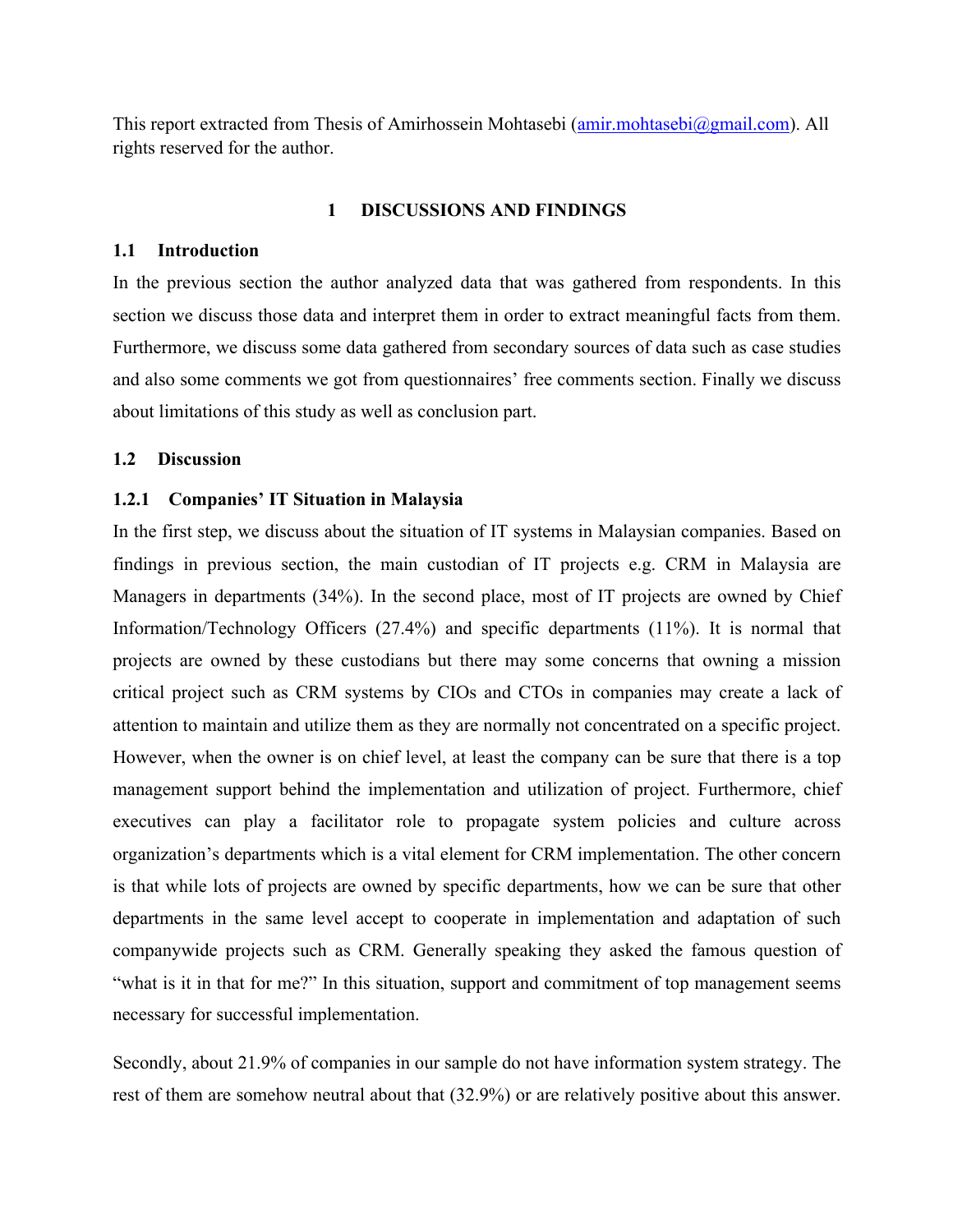The most interesting part is that when we cross tab these results with the answers to the question that asked them if their information strategy is aligned with business strategy, we find a significant relationship between these two. Long story short, most of respondents who mentioned that they have information system strategy in their organization also mentioned that their information system strategy is aligned with their business strategy.

Referring to survey of literature, in global scales lots of companies do not have a firm and right understanding about CRM. Investigating this in Malaysian enterprises, we found out that most of them believes that they know what CRM is but when it comes to implementation most of them (49.3%) argue that they are not sure about the approach. The author believes that respondents think they understand CRM very well but it is not the whole truth. However, this research does not cover this context and measuring CRM understanding can be investigated in future researches.

In one hand about less than half of our respondents (45.2%) mentioned that they consider their CRM implementation successful or relatively successful. Consecutively, about 32.9% of projects relatively are considered as completely failure. On the other hand, 34.2% of respondents mentioned that their information system is at the core of their business strategy while 38.4% of them answered to this question negatively. When we compare the last two previous answers and do a cross tabulation on them it is amazing to see a significant relationship between these two. Simply put, those who put their information system at the core of their business experience are relatively more successful in their implementations (refer to figure 4-7 in previous chapter).

The other answers we gathered from our respondents shows that most of organizations in Malaysia prefers to transfer the governance of CRM systems to individual departments and hopefully there is not much conflict between different departments regarding governing these systems.

Coincident to the results in different countries, our respondents also think that the more the budget and the size of the project are; the more is the failure rate. However, project budget here reflects the size of the project.

Based on some results gathered from different sources and mentioned in literature review, the most troublesome part of CRM implementation is not marketing or service part but sales-force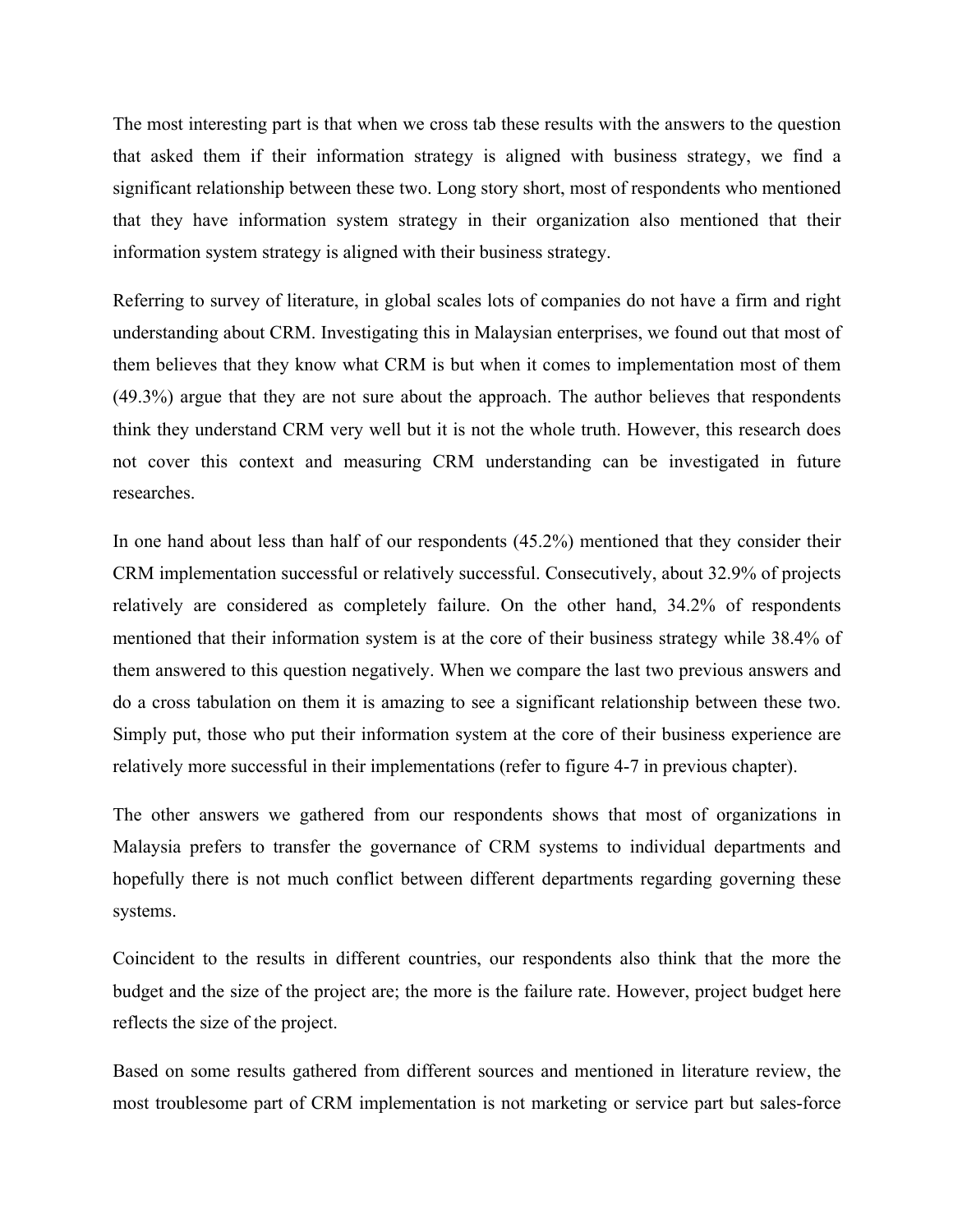automation. However, we could not find any significant difference based our sample data gathering. Almost all of the sections of CRM rank equally regarding their troublesomeness.

# **1.2.2 Failure Ranking**

In order to find the most important elements of failure, we gathered almost all elements that are red handed in global scale. It came out to about 13 elements that can be categorized in 5 main categories. As mentioned in research methodology they are as follows:

- Managerial Issues
	- o Lack of Organizational Change Program
	- o Company politics and inertia
	- o Lack of top management commitment
- Strategy Issues
	- o Lack of strategic alignment
	- o Lack of IT strategy
	- o Lack of alignment with business needs
- Execution Issues
	- o Poor planning and Ineffective project management
	- o Lack of skills
	- o Budget problems
	- o Lack of user involvement
- Evaluation Method and Requirement Study Issues
	- o Bad advice
	- o Difference between metrics for adapting and evaluation
- Technical Issues
	- o Software and Infrastructure problems

We studied and ranked each element in its own group and found out which element has the most significant effect in its category. Additionally, we studied that which category has the most important role on the result of customer relationship management implementation.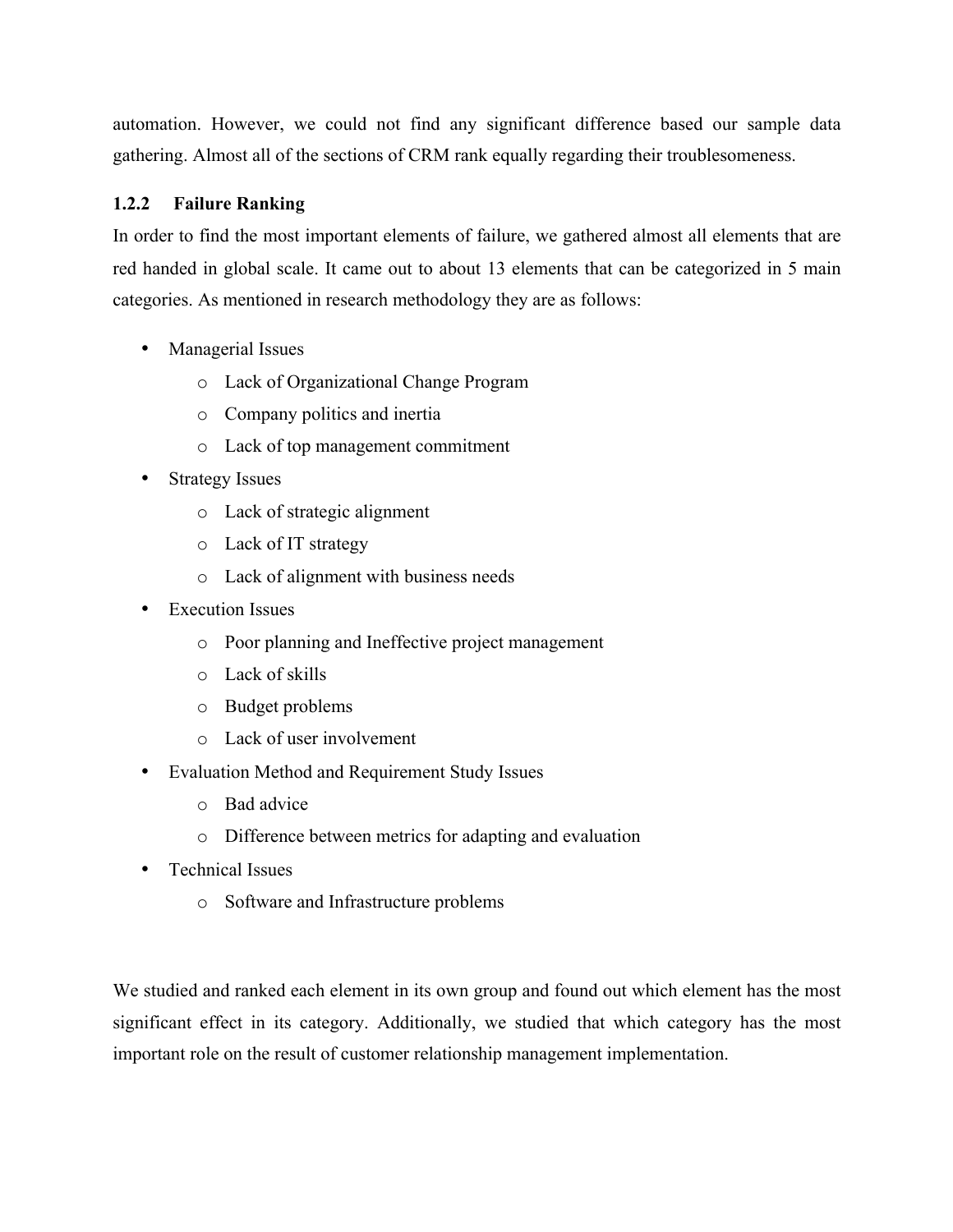In the issues that are related to strategic decisions and adjustment, lack of strategic alignment is the most important issues among the other ones. It is followed by Lack of IT strategy and lack of alignment of CRM with business needs. As it is obvious, lack of alignment between information systems such as customer relationship management systems and business strategies is the main concern of our respondents.

In the execution cluster, as it was expected, poor planning and ineffective project management is at the focal point of concerns while lack of user involvement into implementation and utilizing applications alongside with lack of skills to implement and utilize CRM are at the second place. Contrary to public belief, budget problem is not considered as a cumbersome element. Referring to literature review we recall that most of projects cannot meet the deadline and most of the estimates proved to be inaccurate and too optimistic.

When it comes to managerial issues, lack of top management issues, and lack of organizational change program are the most important parts while company politics and inertia has the least concern among the other elements. It is worth mentioning that we could not find a significant difference between the means of lack of organizational change program effect and company politics and inertia effect. However, the reason that why these two are not the main concerns in companies should be studied in future researches.

For evaluation method and requirement study issues, respondents mainly mentioned that difference between metrics for adapting and evaluation cause issues for implementing. It seems that it has a direct effect on project evaluation as we measure project success by comparing expected results from implementation by results and performance companies really achieve after implementation. If during project initiation, consultants put the bar very high and create unreasonable expectations in the minds of managers, it is obvious that at the end they will have lots of troubles to match real results with autistic expectations. The second element that creates issue, bad advice, indirectly related to the first one as mentioned in the previous sentence.

Based on global figures, technical issues are not a very important source of concerns when we talk about failure (Newell, 2003). Literally, from our study we found out that in Malaysian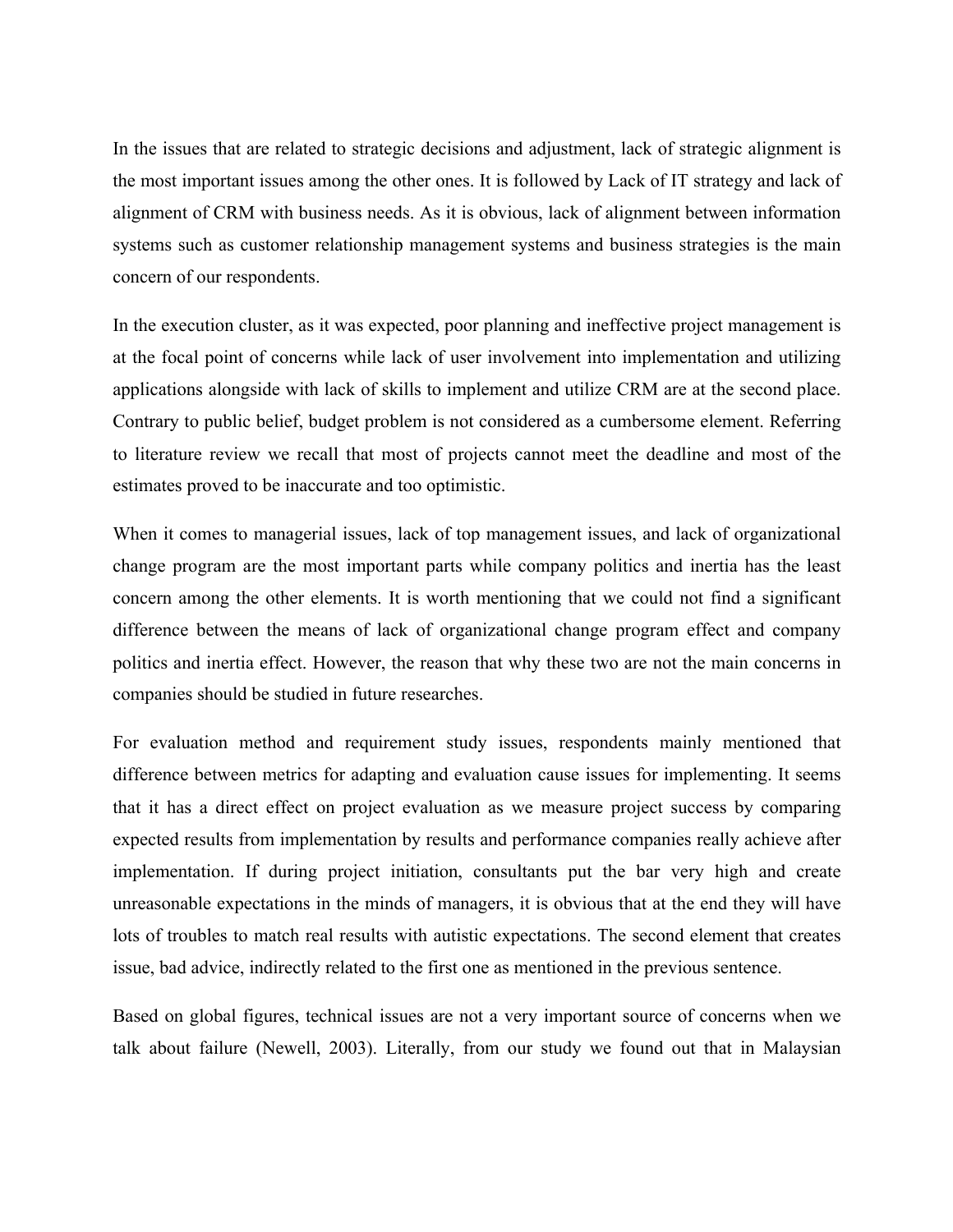enterprises the situation is the same. Most of our respondents did not have high concerns about software issues as well as infrastructure issues.

| Category                                       | Ranking                                                      |
|------------------------------------------------|--------------------------------------------------------------|
| Managerial Issues                              | 1) Lack of top management commitment                         |
|                                                | 2) Lack of organizational change program                     |
|                                                | 3) Company politics and inertia                              |
| <b>Strategy Issues</b>                         | 1) Lack of strategy alignment                                |
|                                                | 2) Lack of IT strategy                                       |
|                                                | 3) Lack of CRM alignment with business needs                 |
| <b>Execution Issues</b>                        | 1) Poor planning and ineffective project                     |
|                                                | management                                                   |
|                                                | 2) Lack of skills + Lack of user involvement                 |
|                                                | 3) Budget problem                                            |
| Evaluation Method and Requirement Study Issues | 1) Difference between metrics for adapting and<br>evaluation |
|                                                |                                                              |
|                                                | 2) Bad Advice                                                |
| <b>Technical Issues</b>                        | 1) Software and infrastructure problems                      |

Table below ranks the elements inside of their own category:

**Table 1-1 Rank of issues inside each category**

## **1.2.3 Categorical Ranking**

Based on analysis results, the author found a meaningful difference between the effects of each category on implementation results. As the method of analysis is based on Friedman nonparametric method, the correlation is not calculable. However, based on mean ranks we ranked major categories and listed as below: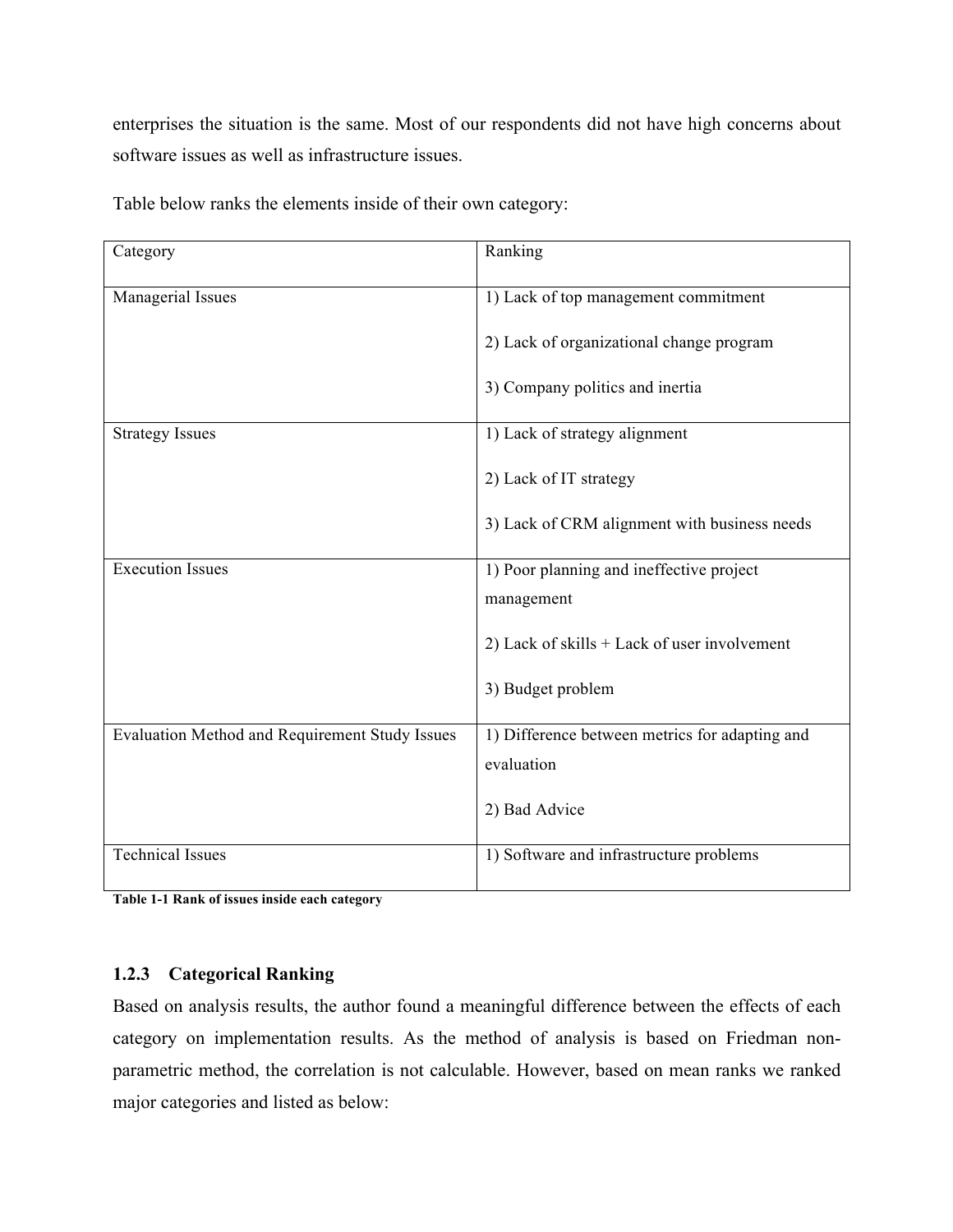- 1. Strategic Issues,
- 2. Execution Issues,
- 3. Managerial Issues,
- 4. Evaluation Issues,
- 5. Technical Issues

Interestingly enough, the author found a similar pattern between this result and results from major researches in western countries such as the one that was conducted by Newell (Newell, 2003) or Forsyth (Forsyth, 2001). Starting from the end of the list, technical issues have the least effect on project failures. This endorses the result from Newell that mentions only 4% of failures are about software and in general technical problems. Evaluation and requirement study issues, secondly, which is mainly about lack of correct metrics to evaluate the CRM results, holds the second place from the end of the list. That can be explained by the high rate of CRM understanding we have found in previous section in Malaysian enterprises.

Checking the top of the list, strategic issues that are mainly about lack of strategic alignment, lack of IT strategy, and lack of CRM program alignment with business needs is the most important element of failure. Secondly, execution issues and on the top in this category poor planning and Ineffective project management is the second important element of failure.

Furthermore, managerial issues such as lack of top management commitment and lack of organizational change program are the third most important impediment of CRM implementation.

Taking this ranking into consideration, the most detailed element that affects CRM implementation in Malaysian enterprises is lack of strategic alignment.

## **1.2.4 Case studies and Findings Analysis**

Based on one interview the author had, the interviewee mentions one of the key elements that are worth mentioning. I-Protocol Ventures Sdn Bhd is one of the pioneers in implementing customer relationship management systems in Malaysian companies. Their services range from consultancies to implementation and customization. Rizal Amir B. Ibrahim a project manager in that respective company argues that while they are focusing on small and medium enterprises, they find it very hard to find low cost and easy to install applications. This is very important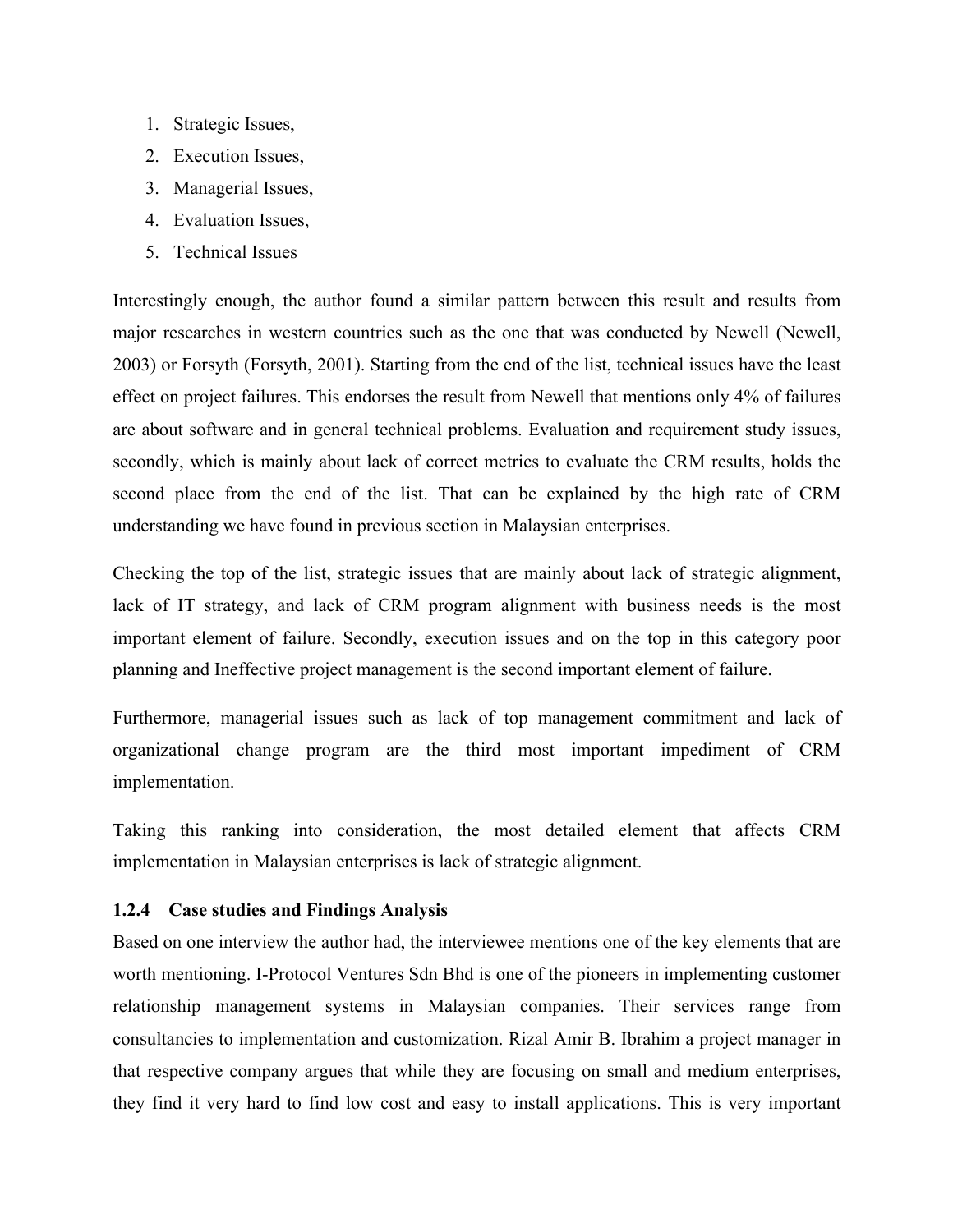issue when we take into consideration that Malaysia as a developing country consists of lots of SMEs instead of large and mature enterprises who are willing to spend a lot for their applications. Secondly, SMEs do not need very complex applications, so having a low cost and easy to install application is an ideal goal.

In another case study from Microsoft corp. (Microsoft Corp., 2009) we can find the obstacles in implementation of a CRM system in Bandar Raya Developments Berhad. In this study they mentioned that the top concerns of management team were the following items:

- Rapid deployment,
- Customization,
- And the cost of implementation

Interestingly they mentioned that their main challenge during implementation of the system was to persuade their staff to utilize the new system. The sign that they follow in order to find out the user adaptation, was the requests from staff in order to change or create new reports in the system. The key point of this implementation was that they mentioned the key main point that led this project through success was top management support and commitment to the project.

## **1.3 Limitations**

The main limitation of this study was that we could not find any meaningful result that explain which part of CRM systems such as sales force automation, analytics, services, or marketing produces more trouble for managers. Secondly, we mainly relied on our primary data we gathered using our questionnaires because most of case studies are not reliable enough, considering companies marketing efforts in those case studies. In other word, they are mainly about success stories rather than failures. The last but not the least is the need to investigate each of mentioned failure elements in detail. Ideally, the effect of each of those elements can be a title for a separate paper or thesis.

## **1.4 Conclusion**

In this paper we extracted the results from other researches regarding failure elements of CRM implementation in other countries and tried to localize the results using our primary and secondary sources of data. Generally speaking, most of the results are similar to the developed countries' results but when we go deep in details, there are some differences in between. For